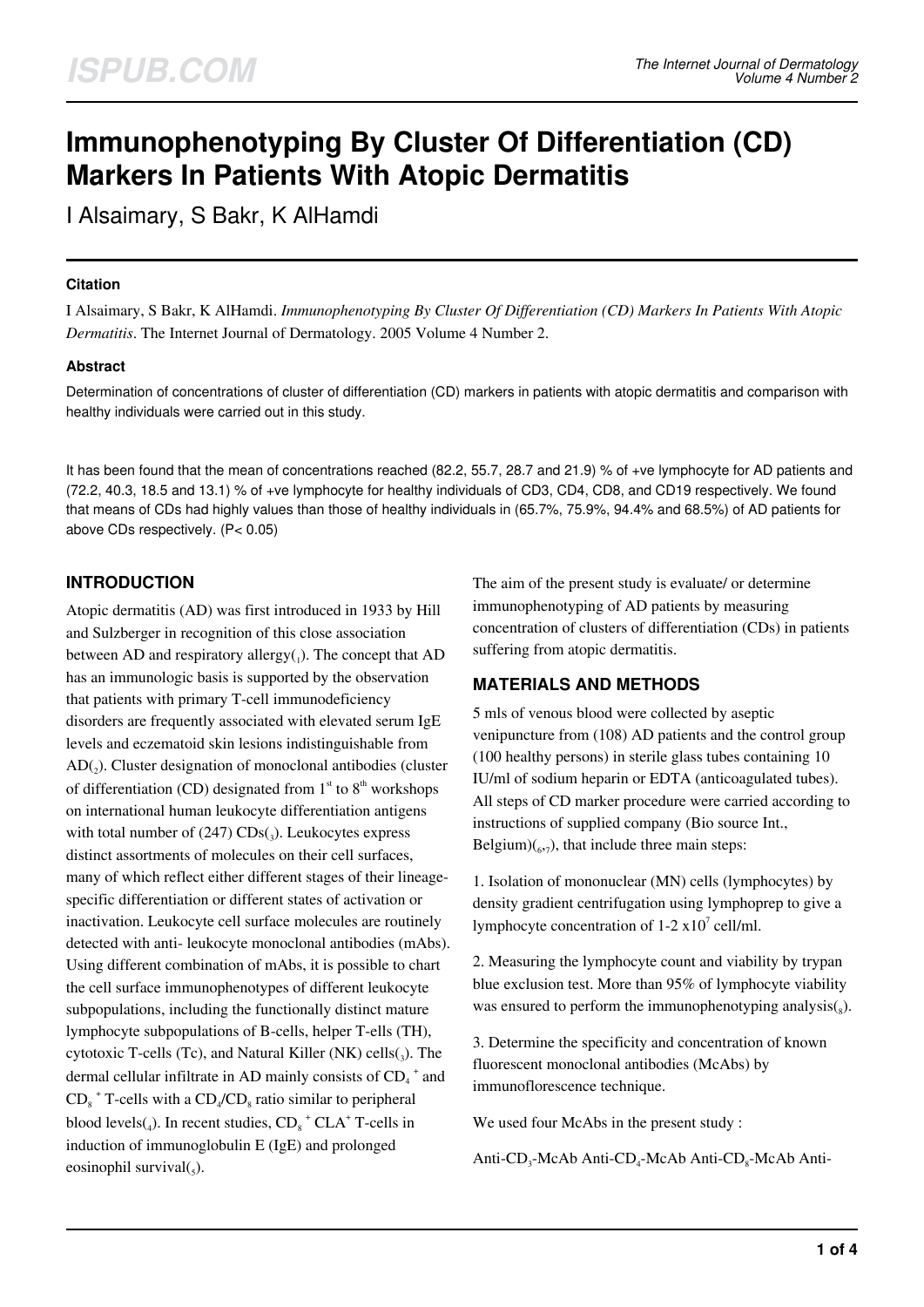#### $CD_{19}$ -McAb

A reaction was considered positive when cells have multiple fluorescent dots on the membrane or homogenous bright green membrane fluorescence( $_7$ ).

# **STATISTICAL ANALYSIS**

Chi-square test and ANOVA test were carried by using SPSS program ver.11.

# **RESULTS**

The mean of CDs concentration  $(CD_3, CD_4, CD_8$  and  $CD_{19}$ ) of AD patients are (82.2, 55.7, 28.7 and 21.9) % of + ve lymphocytes respectively while the means of CDs concentration of healthy / or control group are (74.2, 40.3, 18.5 and 13.1) % of +ve lymphocytes of above CDs respectively. Fig (1)

The concentration of CDs (CD3, CD4, CD8 and CD19) had a highly values or means than those for healthy/ or control group in (65.7%, 75.9%, 94.4% and 68.5%) of AD patient respectively with significant differences (P< 0.05).

The statistical similarity analysis of CDs illustrated that CD3, CD4 and CD8 had similarity ranged between 94-97%, and CD19 splitted from its in similarity ratio near 63.86%. Fig (2).

#### **Figure 1**

Figure 1: Illustrated all of studied clusters of designation ( CD ): CD3 , CD4 , CD8 and CD19 for AD patients. ( $p <$ 0.001 )



#### **Figure 2**

Figure 2: Statistical similarities between various types of clusters of differentiation ( CD ) .( p< 0.001)



### **DISCUSSION**

Our results showed a significant elevation of various types of studied CDs value, those results were compatible and confirmed by the results of other studies that evidenced correlation between various CDs and atopic dermatitis( $_{9,10,11,12}$ ). While, there are many other studies interested in other CDs such as CD23, CD24, CD26, CD28, CD30, CD45, CD83, CD137 and CD153(13,14,15,16,17).

The importance of study CDs and their reactions with atopic dermatitis is interrupt with CD functions and their affecting role in immunopathology of allergic and /or atopic diseases(3). CD3 was associated with T-cell antigen receptor. Required for cell surface expression of and signal transduction by TCR, cytoplasmic domains contain ITAM motifs and bind Cytoplasmic tyrosine kinase $_{18}$ ). CD4 is coreceptor for MHC class II molecules. Bind Lek on cytoplasmic face of membrane. Receptors for HIV-1 and  $HIV-2(19)$ . CD8 is coreceptor for MHC class I molecules. Binds Lek on cytoplasmic face of membrane( $_{20}$ ). And CD19 forms complex with CD21 (CR2) and CD81 (TAPA-1), coreceptor for B-cells-cytoplasmic domin. Binds cytoplasmic tyrosine kinases and PI-3 kinase $_{21}$ ).

# **CONCLUSION**

We conclude that there is an elevation of concentrations of all studied CDs of patients with atopic dermatitis in comparison with control / or healthy individuals.

### **CORRESPONDING AUTHOR**

IHSAN EDAN AL-SAIMARY; Assist. Prof. Dept. Microbiology, Coll. Medicine, Univ. Basrah, PO BOX 696 Ashar, Basrah, IRAQ E-mail: Ihsanalsaimary@yahoo.com

#### **References**

1. Leung, D.Y.M. And Hamid, Q. The immunology of atopic dermatitis. In: Lung, D.Y.M. atopic dermatitis from pathogenses is to treatment. Springer-Verlag, New York. 1996., pp: 113-144.

2. Leung, D.Y.M. Immunopathology of atopic dermatitis. Springer semin. Immunopathol., 1992., 3: 427-440.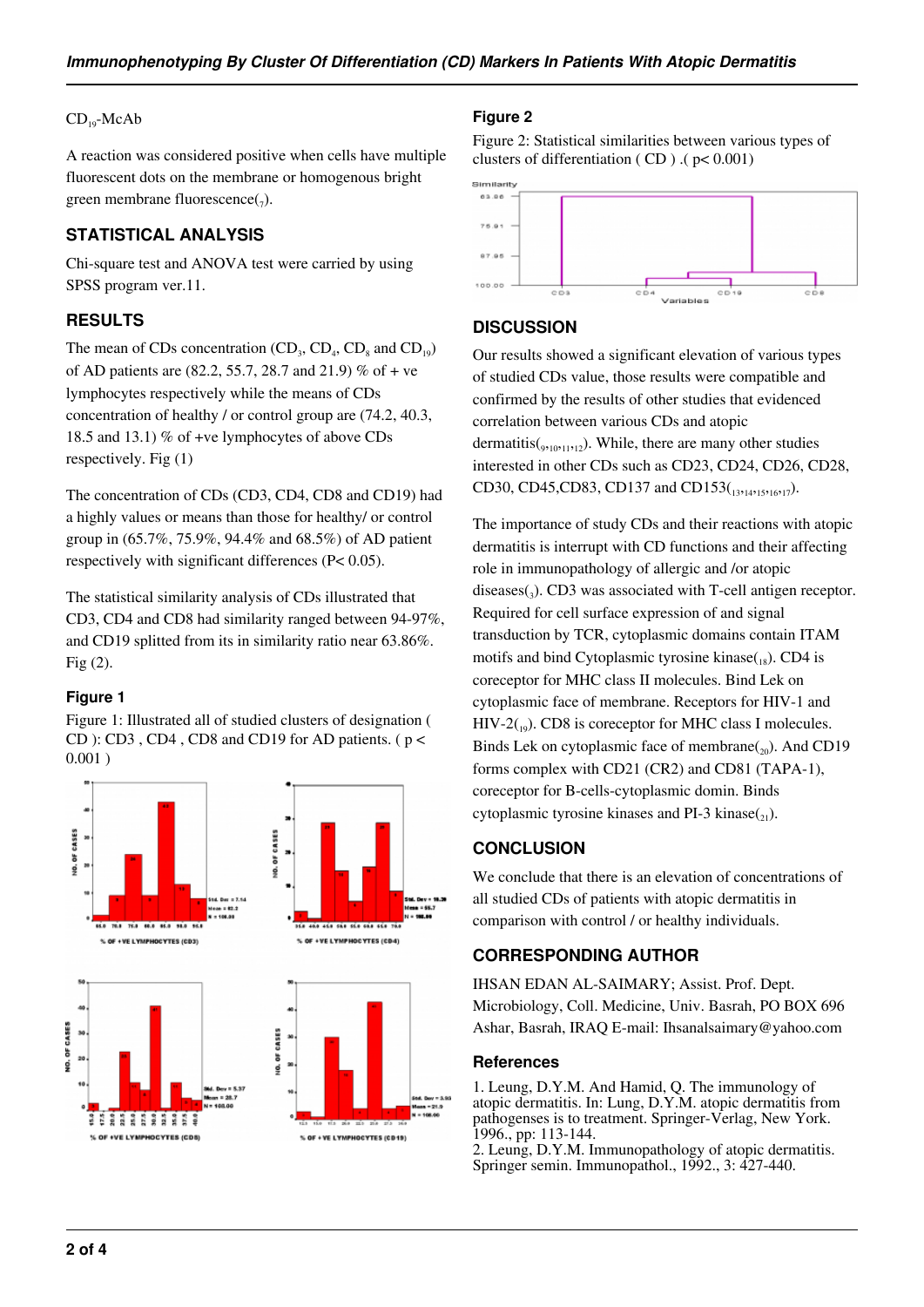3. Sear D.W. Cluster of differentiation (CD) antigens. Available in: http://www.mc.vanderbilt.edu 1997.

4. Akids, M., Simon, H.U., Weigl, L., Blaser, K. and Akdis, C.A. Skin homing (Cluster lymphocyte-associated antigenpositive) CD8+ cells respond to superantigen and contribute to eosinphilia with IgE production in atopic deramitis. J. Immunol., 1999., 163:466-475.

5. Akids M., Trautmann, A., Klunker, S., Blaser, K. and

Akids, CA. T-cells and effector functions in atopic

dermatitis. ACI international, 2002., 14(4):161-164.

6. Biosource, Research products catalog. Available in

http://www.Biosource.com.2002.

7. BCSH (The British committee for standards in Haematology). Immunophenotyping in the diagnosis of

CLPDS. J. Clin. Pahol., 1994., 47:777-781.

8. Abuhmood, A.A.H. Immunophenotyping in the diagnosis of chronic lymphoid leukemias. M. Sc. Thesis, college of Medicine, University of Basrah. 2003.

9. Roosje, P.J., Dean, G.A., Willemse, T., Rutten, V.P.M. and Thepen, T. Interleukin 4-producing CD+4 T-cells in the skin of cats with allergic dermatitis. Vet. Pathol., 2002., 39: 228-233.

10. Ohshima, Y., Yasutomi, M., and Omata, N. (2002).

Dysreulation of IL-13 production by cord blood CD4+ T

cells is associated with the subsequent development of atopic

dermatitis n infants. Pediat. Res. 2002., 51: 195-200. 11. Leung, D.Y. and Bieber, T. Atopic dermatitis. Lancet, 2003., 361:151-160.

12. Lima, M., A. (media, J. and Teixeria, M.A. Utility of

flow cytometry immunophenotyping and DNA ploidy studies for diagnosis and characterization of blood involvement in CD4+ sezary's syndorm. J. Hematol., 2003., 88(8):874-887.

13. Mallet, V., Blaschitz, A., and Crisa, L. HLA-G in the human thymus: a subpopulation of modullary epithelial but not CD83+ dendritic cells express HLA-Gas amembranebound and soluble protein. Int. Immunol., 1999., 11:889-898.

14. Langstein, J., Michel, J. and Schwarz, H. CD139 induces proliferation and endomitosis in monocytes. Blood, 1999., 94(9):3161-3168.

15. Katoh, N., Hirano, S. and Suehira, M. Soluble CD3 is more relevant to disease activity of atopic dermatitis than soluble CD26. Clin. Exp. Immunol., 2000., 121: 187-192. 16. Qymar, K., Ardal, L., Bjerknes, R. Soluble CD30 and

CD23 in cord blood are not related to atopy in early

childhood. Pediatr. Allergy Immunol. 2000., 11:220-224. 17. Bengtsson, A. The role of CD30 in atopic disease.

Allergy. 2000., 56(7):593-603.

18. Kisielow, P. and Boehmer, H. Development and selection of T-cells: Facts and Puzzles. Adv. Immunol., 1995., 58:87.

19. Tonneau, D.P. CD4. Available in

http://www.ncbi.nlm.nih.gov.1999.

20. ZLI (Zymed laboratories Inc. CD markers. Available in http://www.pathlogyoutlines.com.2004.

- 21. Sato, S. and Tedder, T. CD19. Available in
- http://www.ncbi.nlm.nih.gov.1999.